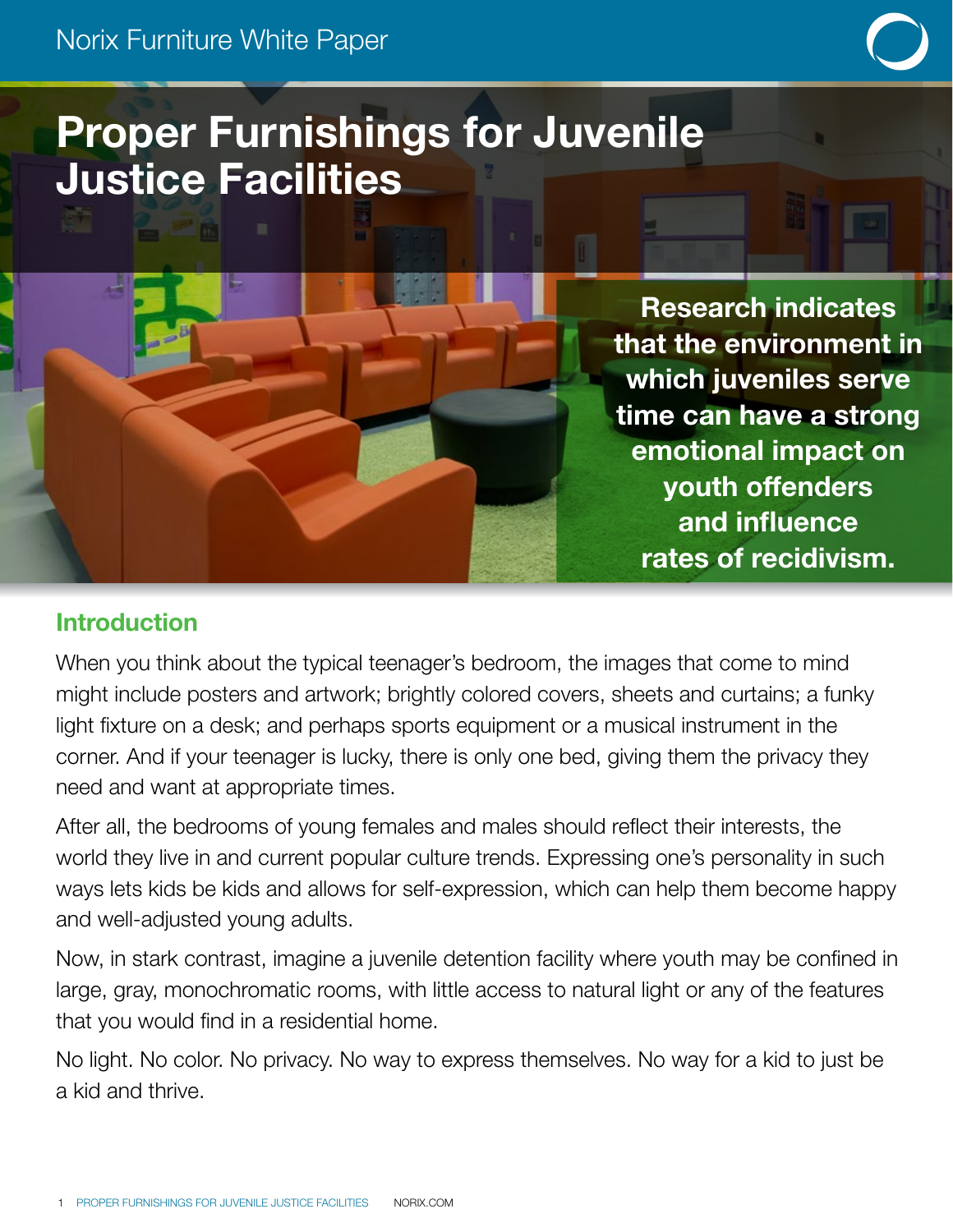

Granted, many will argue that actual incarceration is only part of the punishment for inmates, and that serving "hard time" in a tough facility will hopefully be an additional incentive for offenders to not break the law again. And managing juvenile offenders presents unique challenges to facilities in that they tend to be more volatile and prone to vandalism. They are young and still developing emotionally and may act in selfish and impulsive ways.

But is it possible that the philosophy behind harsh corrections has the opposite effect that is intended, and that young, impressionable youth who are still developing mentally can suffer severe trauma from their environment and are more likely to offend again if imprisoned in such facilities?

No one is suggesting that juvenile correctional facilities should mirror teenage bedrooms, with their residential furniture and pop icons plastered

across the walls. There are safety concerns to consider when taking that large of a leap. But there is debate that is happening across the United States among correctional officials, members of law enforcement, politicians and your average taxpayer, among others, regarding the spaces in which juveniles serve their time.

One side of the debate feels that humanized correctional facilities can help rehabilitate juvenile inmates and break the cycle of crime early in an offender's life. Others see incarceration from a traditional point of view, and believe that prisons and jails should serve as centers of punishment, and that making facilities more residential is merely a luxury that inmates should not be afforded.

But what about correctional staff and their mental health and well-being? Would working in a facility with natural light, color and access to nature make them more content and productive? And if these attributes balanced the equilibrium and calmed inmates, could that potentially keep correctional staff safer, which could lead to less conflict in facilities and decrease job burnout?

Both sides of the debate have their valid points. But with the United States currently leading the world in the number of people incarcerated, decision makers are looking at evidence based research for ways to help rehabilitate those who do offend in an attempt to reduce recidivism. And one of the measures that is slowly gaining traction is the humanization of correctional facilities.

In this white paper, we will present detailed information on the current state of juvenile incarceration and the emerging trend in humanizing correctional facilities, along with evidence that shows just how important environment is to those who spend time in these spaces. Lastly, we will provide resources on what to look for when selecting furniture products that will help in humanizing juvenile correctional facilities, while also keep those who use them safe from harm.

### The Trend of Humanizing Correctional Environments

Advocates for prison normalization say that lower rates of recidivism and less inmate violence likely can be two of the positive outcomes when this shift is put into action. They point to the fact that high incarceration rates are proving too costly for American society. Correctional facility operating budgets are in some cases in the tens of millions of dollars and our communities continue to pay long after inmates serve their sentence through social services and other programming.

Additionally, inmates that are released ill-equipped for reintegration often do harm in the community and often find themselves back in jail in what seems to be an endless cycle. Lastly, prisons are often violent places and inmates are often released as damaged – or even more damaged – than before they entered the facility. All of this creates a sizeable subculture of broken people.

So before we discuss how to humanize juvenile justice facilities, it's important to understand the concept of humanizing correctional facilities in general, and how this trend is becoming more prominent in the United States, and how it can help combat the challenges facing inmates and our correctional facilities.

While these models may not always be appropriate for high risk inmates, research indicates success with nonviolent offenders and offers promising support for approaches that may prevent offenders from becoming career criminals. Some of the most encouraging approaches shift the focus from punishment to rehabilitation.

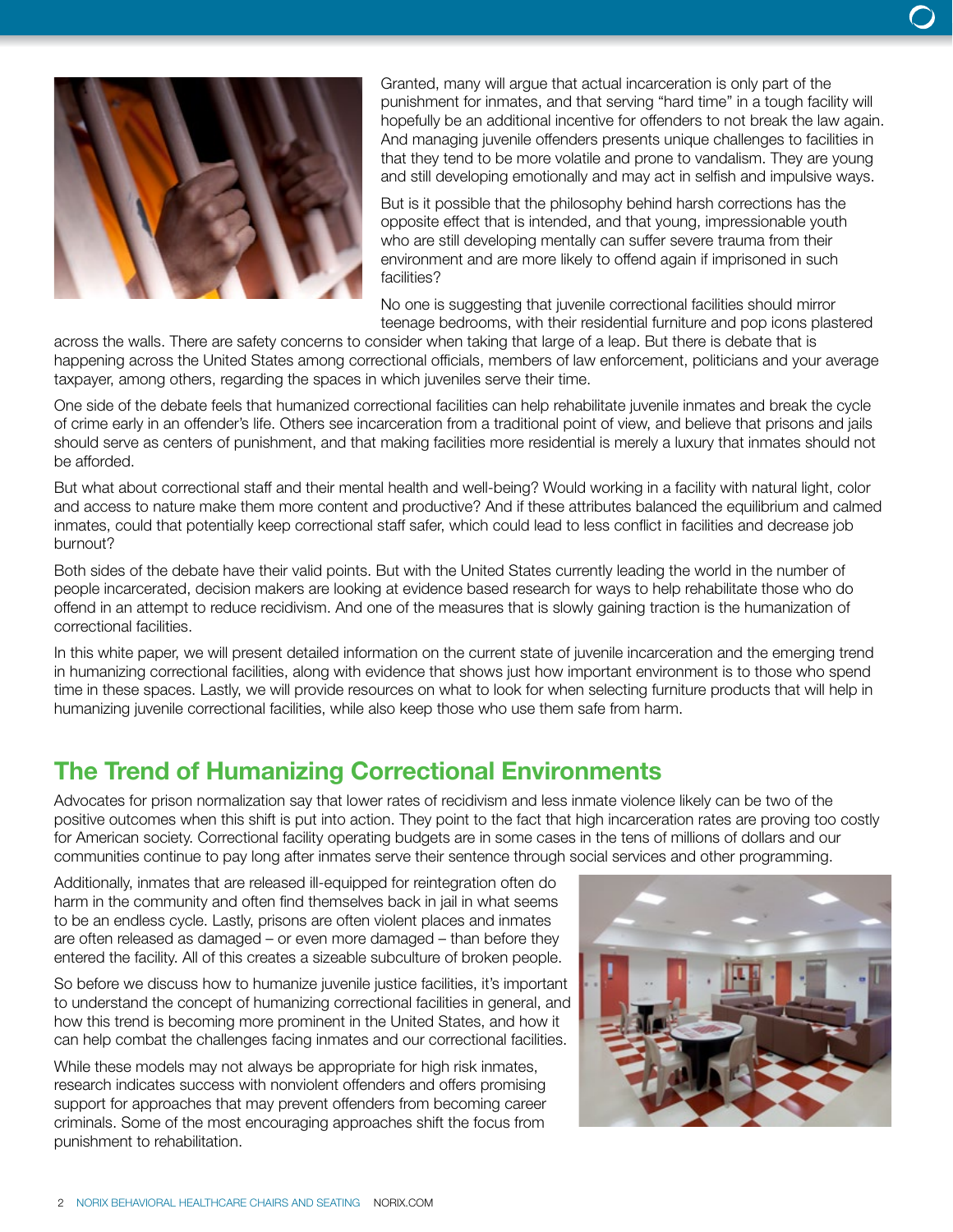High rates of recidivism seem to indicate that a system based on punishment may do less to deter criminals than it does to perpetuate illicit behavior. A system based on rehabilitation may better prepare the inmate for reintegration once their debt to society is paid. Additionally, it is well documented that a significant percentage of inmates throughout the country suffer from mental illness, and that less violence and more stabilization in their environment can lead to better results while they are incarcerated and after they are released.

It's also worth noting that juvenile offenders may see the greatest results from the humanizing of correctional facilities. If the facilities they are housed in become more normalized and concentrate on rehabilitation, then it might be possible to turn would-be life criminals into functioning members of society at an early age – preventing what might be an endless cycle of crime and incarceration for some individuals.

So what does it look like exactly? This new trend of humanization uses color and furniture that are residential in appearance, replacing steel and metal beds and chairs that have usually come in stark grays and are highly institutional. Artwork appears on the walls as a way to provide an interesting visual distraction, opposed to a slab of concrete.

Landscaping has, in some cases, become an important visual element on the grounds outside of the facility and presents an opportunity for the therapeutic experience of gardening. And last, but definitely not least, technology – video visitation, mp3 players and computers – is increasingly becoming an integral part of some youth's daily lives, giving them access to information and a connection to the outside world.

Many European correctional facilities have adopted this approach and offer some of the most dramatic examples of humanization. These facilities favor green space, normalized furnishings and natural light as well as more striking differences like limited supervision, no barriers such as fences between the



inmate and the outside world and inmate activities that would mirror those of the average citizen. Again, these approaches are not appropriate for all security levels, but there are promising results emerging from systems that more narrowly define their population and customize the environments to manage those segments with the intention of producing results to the mutual benefit of the inmate, staff and even society as whole. What are some of these results? Let's recap.

- Research points to a reduction in recidivism
- Humanized facilities have a positive effect on the mentally ill
- Facilities may see a decrease in inmate violence
- Both inmates and staff will feel more relaxed, leading to a decrease in tension
- Inmates feel a broader connection to the outside world instead of a limited environment
- They will be more prepared to re-enter society as mentally healthy and adjusted individuals
- Facilities may be able to retain correctional officers and keep them more satisfied and secure

Correctional facilities in the U.S. haven't been completely barren of opportunities for prisoners to improve their lives while they are incarcerated and once they are released. Opportunities to get GEDs, job skills and mental health services are common place in many facilities. However, the normalization of the actual environment is a relatively new concept and one that is slowly being explored in this country.

"One of the things you learn very quickly in design is that people do respond to their environment. In the corrections environment, the more relaxed we can make the inmate, the more comfortable the inmate becomes, or the more conducive the environment becomes to their responsiveness to the systems, the better it is for staff as well," Paul T. Chastant II, AIA NCARB, Senior Project Manager at HDR Architecture said. "And environment is a big key. Staff has to be comfortable. A lot of times they will be locked into a room with 64 people that have had histories of doing a crime. They have to feel comfortable. And environment drives that comfort. If an inmate is relaxed and able to communicate with staff, then staff relaxes and helps facilitate and give to the inmate."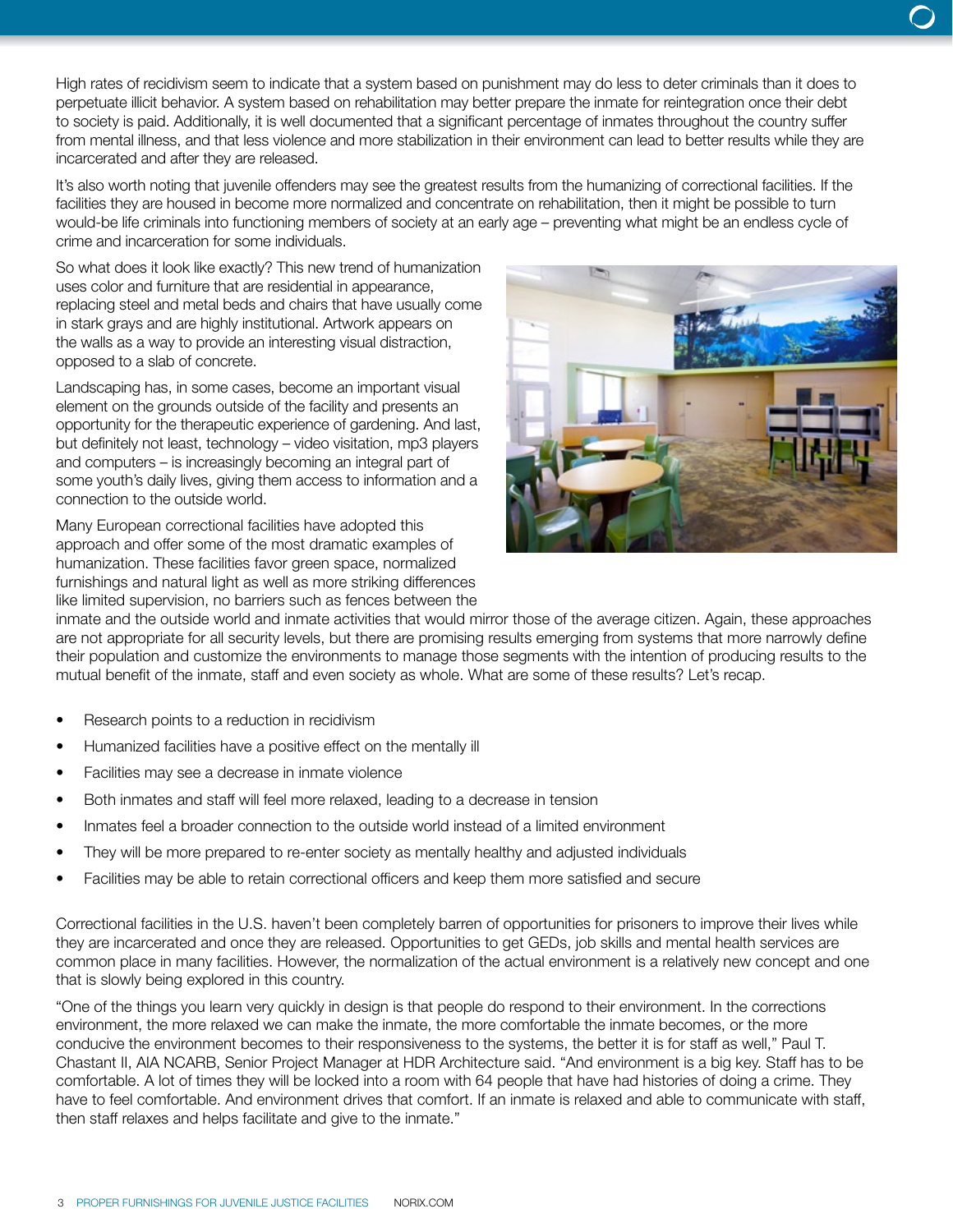### Juvenile Detention – The Numbers and the Trauma

If there is a silver lining to juvenile crime in this country it is that in 2000 there were 108,802 juveniles in some kind of detention or residential placement center. By 2014 that number dropped to 50,821, according to the Office of Juvenile Justice and Delinquency Prevention. That's a tremendous decrease in such a short time.

According to a Justice Policy Institute article, Jake Horowitz, state policy director for Pew's Public Safety Performance Project, said the decrease in juvenile incarceration occurred for two reasons: "For one, the drop in juvenile violent crime arrests almost matches the drop in juvenile commitments. Secondly, state policymakers are increasingly interested in reforming their juvenile justice system to prioritize alternative forms of punishment over incarceration or commitment to residential facilities," according to the article.

While the drop is promising and shows that action is being taken to reduce juvenile detention, correctional facilities are still responsible for the incarceration and programming of more than 50,000 juveniles. And according to the Office of Juvenile Justice and Delinquency Prevention, more than four percent of all facilities were overcrowded in 2014, which taxes staff and facilities that have the incredible task of handling those who have committed crimes and may be suffering from mental illness.

But numbers aside, there is one data point that can't easily be measured: the extent of the mental instability caused by trauma. According to an Academy of Architecture for Justice Journal article written by juvenile justice planner Bobbie Huskey, MSW, head of Huskey & Associates Consulting, entitled "Trauma Informed Juvenile Facilities: The Next Generation of Residential Care," trauma is defined as:

- "A disorder resulting from sexual abuse, physical abuse, traumatic brain injury, bipolar disorder, depression, fear, anger, rage, aggression, anxiety, and witnessing violence (Diagnostic Statistical Manual of Disorders V)."
- "Results from an event, series of events, or set of circumstances that is experienced by an individual as physically or emotionally harmful or threatening and that has lasting adverse effects on the individual's functioning and physical, social, emotional, or spiritual wellbeing (U.S. Substance Abuse Mental Health Services Administration)."

Shockingly, the article goes on to report that:

- 90 percent of detained youth experiences one or more traumas in their life. Some acts of trauma include sexual abuse, abandonment and witnessing violence at home.
- 58 percent went through six or more traumatic events.
- 93 percent had at least one psychiatric disorder.
- 11 percent had a clinical diagnosis of posttraumatic stress disorder.

The article also states that the brains of young people can be positively or negatively altered if confined in a correctional facility or residential environment depending on the conditions.

*"The size of juvenile centers and housing units has steadily downsized. Youth and staff are traumatized by large facilities, there are more incidents and assaults in large facilities, and it is difficult for staff to manage large groups of delinquents,"Huskey, a practitioner with more than 30 years of experience working in juvenile and adult corrections, said in an interview for this white paper. "Design has moved from a jail-like design to a more normalized design. The research on the negative impact of harsh confinement has driven practitioners, facility planners and designers to create a restorative and rehabilitative physical environment that reduces trauma and supports rehabilitation."*

90 percent of detained youth experiences one or more traumas in their life. Some acts of trauma include sexual abuse, abandonment and witnessing violence at home.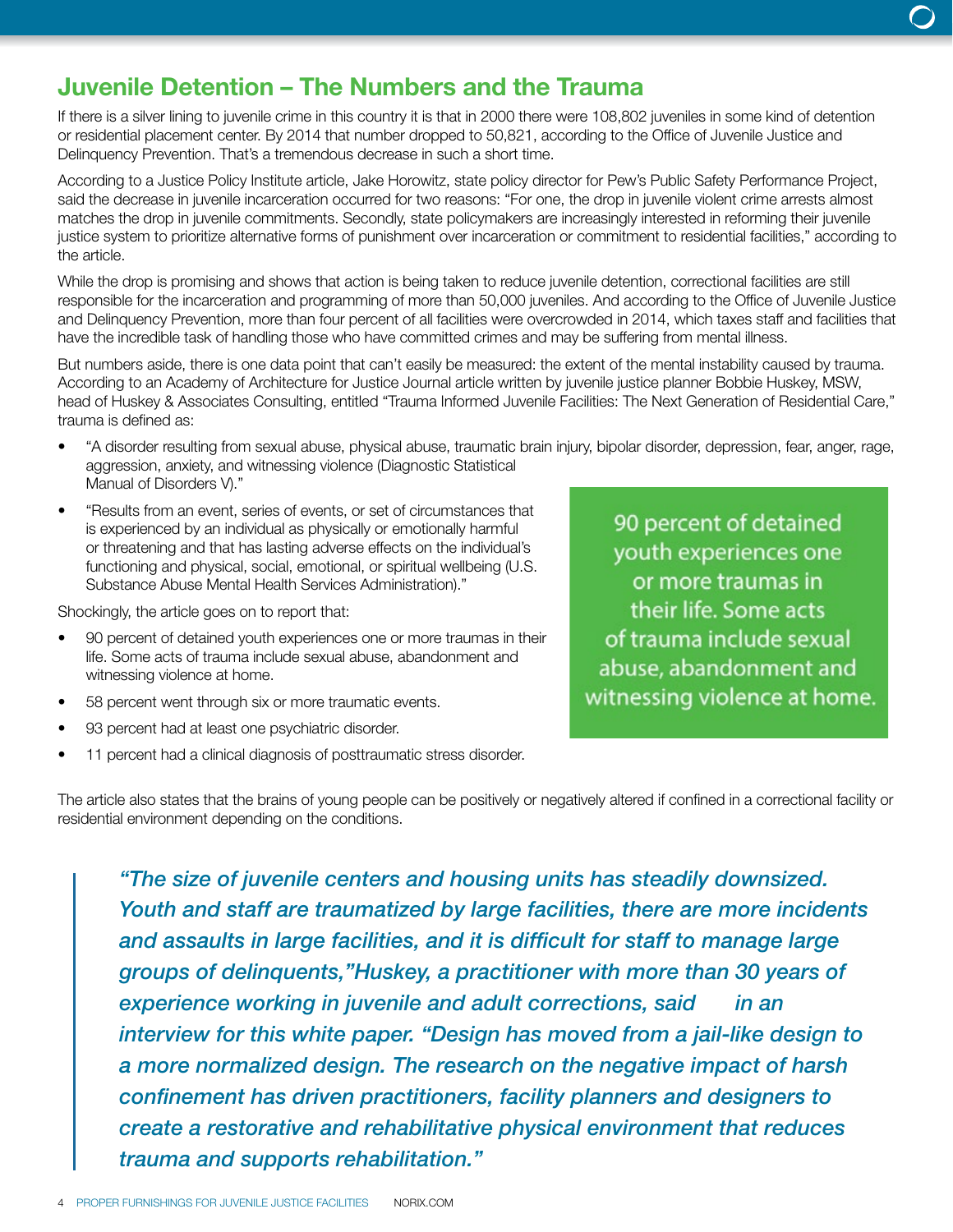"The size of juvenile centers and housing units has steadily downsized. Youth and staff are traumatized by large facilities, there are more incidents and assaults in large facilities, and it is difficult for staff to manage large groups of delinquents," Huskey, a practitioner with more than 30 years of experience working in juvenile and adult corrections, said in an interview for this white paper. "Design has moved from a jail-like design to a more normalized design. The research on the negative impact of harsh confinement has driven practitioners, facility planners and designers to create a restorative and rehabilitative physical environment that reduces trauma and supports rehabilitation."

According to the AIA Journal article, John Eberhard, founding member of the Academy of Neuroscience For Architecture and now Board Member Emeritus, has spearheaded research that shows how a child's environment can influence behavior. The article states, verbatim, that Eberhard's work indicates that:

- "The child's retinal area of the visual cortex is influenced positively by natural daylight with an observed sense of wellbeing."
- "Eberhard found that ambient noise levels in excess of 60 decibels increase cortical levels, thus leading to increased levels of stress among youth and staff in a residential facility."
- "Isolation, sensory deprivation, and solitary confinement deprive the child from stimulation and human contact, resulting in hallucinations that trigger the amygdala and induces anger and aggression."

Huskey also points to the work of Dr. Richard Wener, Professor of Environmental Psychology in the Department of Technology, Culture and Society at the Polytechnic Institute of New York University, who says crowding, lack of natural light, excessive noise, lack of privacy and isolation are all considered correctional environment stressors that can cause trauma in individuals.

"These conditions of confinement lead to overwhelming feelings of sadness and depression, paranoia, fear of people and deterioration both cognitively and emotionally leading to selfmutilation," the article states.

The article's answer to these challenges? Create trauma-free correctional environments that are humanized and have a positive effect on the emotional wellbeing of staff and youth.

### Furniture and Design Considerations for Juvenile Justice Centers

So we have explained why humanizing juvenile facilities is important. Now let's get to the how.

"A juvenile facility should provide child-appropriate programming and a physical environment, including the furnishings, because youth with high degrees of trauma disorders, emotional disorders, and addictive disorders are severely impaired and require a safe and positive environment to get better," Huskey said. "In fact, the juvenile facility should be a learning lab where youth feel safe and supported so they can learn academic, social and emotional skills."

To make appropriate choices for juvenile detention centers, Huskey says that facilities should protect the safety, health and well-being of the youth that is served and the staff that works in them.

"Furnishings should support the operational goal of the juvenile center which is to provide a safe, nurturing and positive physical environment that minimizes trauma, and that supports a healing environment within which rehabilitation and restoration will be achieved," she said. "Juvenile centers should be designed to appear comfortable, therapeutic, attractive and non-institutional. The materials should provide comfort, warmth and

durability and convey a softer, non-institutional appearance."

#### In regards to furniture selections, Huskey recommends the following design values:

- Child-appropriate As much as possible, furniture should have a positive sensory appeal to youth inmates.
- Suicide-resistant Furniture should have rounded edges, sloped tops and concealed joinery.
- Residential With safety in mind, furniture should be as normalized as possible.

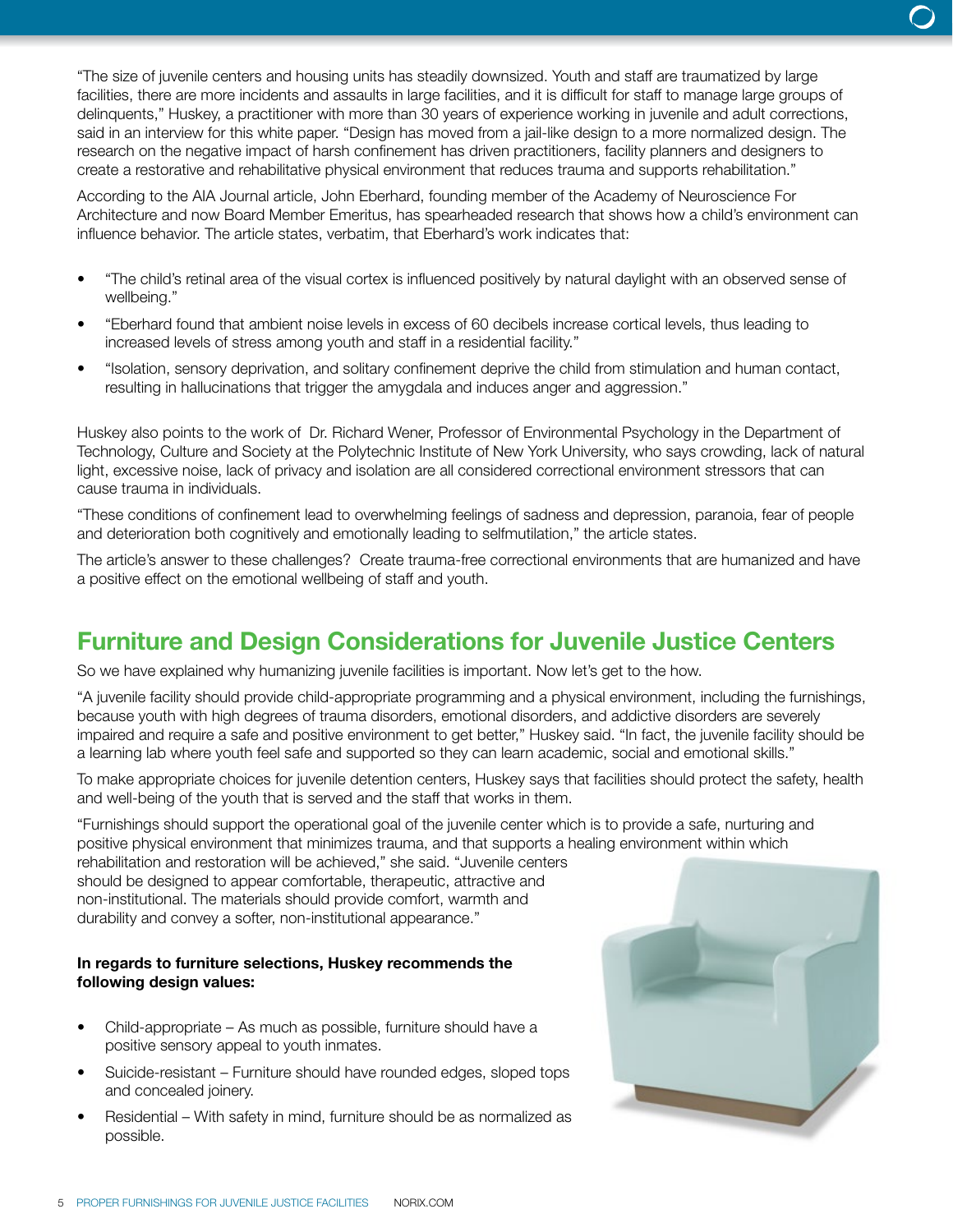- Natural wood-grain laminates This option softens the look of furniture while maintaining its durability.
- Attractive Institutional furniture may have a negative impact on the mental wellbeing of inmates.
- Durable Regardless of the security level, furniture in correctional facilities take a lot of abuse.
- Low maintenance Products should be easy to clean, fluid resistant and come with few moving parts.

### For high-custody classifications, recommended examples of furnishings include:

- Fixed, natural wood-grain laminate tables and chairs for table games.
- Rounded edges and concealed joinery for ligature-resistant construction.
- All-steel construction platform bed with natural wood grain, child-friendly, floor level single bed in single occupancy and in double occupancy sleeping room (no bunk beds due to potential suicide risk).
- Bed should have open storage underneath and no area to hide underneath the bed.

#### For minimum-medium custody classifications, recommended examples of furnishings include:

Heavy, natural wood-grain sofas and lounging chairs covered with upholstery tops commonly used in correctional settings. Heavy, natural wood-grain laminate tables and chairs for table games.

Homelike all-wood, durable, heavy, child-friendly, floor level single bed in single and in double occupancy rooms (no bunk beds due to potential ligature risk). Beds should have rounded edges and concealed joinery for suicide-resistant construction.

Bed should have storage drawers underneath.

#### Other recommendations from Huskey include:

- Rocking chairs that permit youth with attention deficit disorders to keep moving while seated to promote focused concentration should be available in the living room of each living unit.
- Calming room equipped with a large bean bag or with a natural wood-grain sofa and lounging chair covered with upholstery top.
- A privacy wall between the bed and the toilet and lavatory.
- Solid core wood doors on the sleeping room doors.
- Group therapy rooms: Include natural wood-grain laminate, upholstered sofas and lounge chairs, end tables and coffee table.
- Interview and meeting rooms: Include natural woodgrain laminate tables and chairs.
- Classrooms: Include maple top student desks with box for computer/books.
- Carpet in the living rooms, calming rooms, sleeping rooms, isolation rooms, staff stations, staff offices, group therapy rooms, interview rooms and conference rooms.



• Walls painted with a variety of colors to enhance sensory stimulation and calm.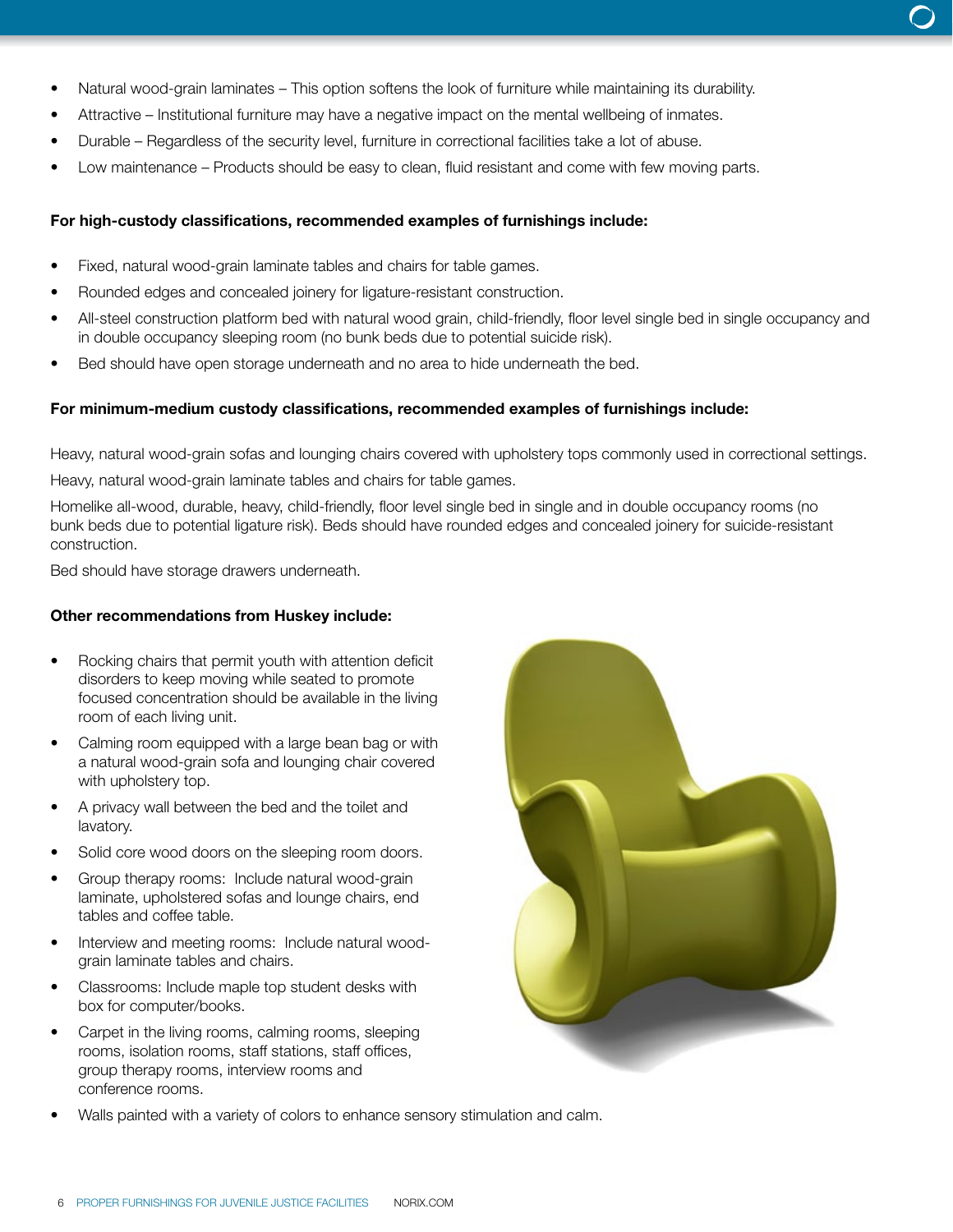### Rotomolded Products

Additionally, Norix Furniture recommends rotationally molded polymer furniture. Rotomolding is the process of creating one-piece products with no seams or crevices. The process has been around for decades and is used to make kayaks, playground equipment, storage containers and many other items.

While steel or metal furniture historically has been the choice for correctional facilities, the past couple of decades have seen an increase in the use of rotomolded products due to technological advances in this process. Benefits of rotomolded furniture include:

- This furniture is highly durable, structurally robust, dent resistant and cannot rust.
- Products can be manufactured with specially formulated, fire-retardant, high-impact materials that are compliant with industry flammability standards.
- The polymer materials and the one-piece production used in rotomold allow furniture to be manufactured seamlessly and with smooth surfaces. Due to one-piece construction, there are no cracks and crevices where debris and fluids can gather.
- Premium rotomold materials also can be chemically resistant to body oils and fluids, salt solution and cleaning solutions – adding years to the life of the furniture.
- The rotomold process can eliminate what would normally be rectilinear shapes and replaces them with smooth contoured surfaces. This creates an element of safety for those using the product and guards against sharp edges in challenging environments.
- Rotomolded products come in a variety of shapes and sizes, and can include chairs, tables, bed, shelves and almost all other furniture types. Additionally, some manufacturers of these products add aesthetic touches to the furniture, making them more humanized and appealing to all who use them.

### Montgomery County

So what do one of these facilities look like exactly? The Montgomery County Center for Adolescent Services in New Lebanon, OH is a shining example of what correctional facilities can do to humanize their environments. Multiple common areas in this environment are filled with Norix Furniture's Hondo Nuevo Series – a line of products that includes chair, bench and wedge options that are made of thick vinyl skin and 3 lb. density polyurethane foam. That's probably not the material you think of when you imagine correctional furniture.

What makes the room really pop are the colors the facility chose from the Norix Naturals and High Brights Color Palette. The hues in these collections are inspired by nature and are designed to normalize what have historically been institutional environments.



Colors called Canyon, Wild Berry and Lagoon make the furniture stand out and appear youthful in appearance. Additionally, murals matching the furniture cover the walls, and doors and other room features are painted lavender and purple, among other colors. The facility has an elementary or middle school quality to it, at least in appearance, and is far cry from the monochromatic spaces you find in many correctional facilities.

The spaces feel therapeutic, safe and inviting. And other items such as rugs and bookshelves make the facility look like a center of rehabilitation, not solely punishment – a theme that is a guiding principal in this new trend in correctional design.

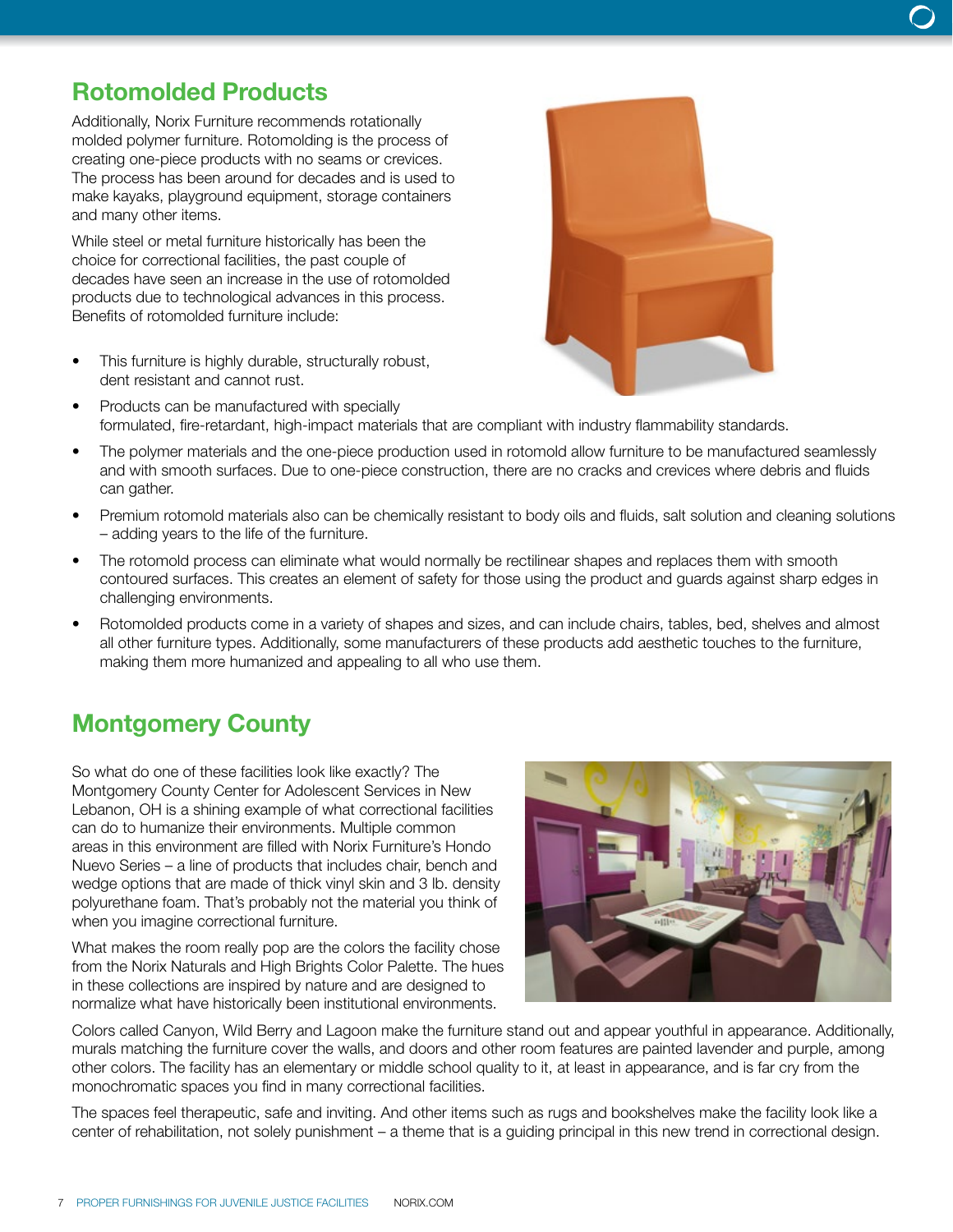### Maple Street Correctional Center (MSCC) in Redwood City, Calif

Although not a juvenile facility, the Maple Street Correctional Center in Redwood City, Calif is another example of a humanized correctional facility. This 257,000-square-foot, \$165 million facility was completed this year and features "sizable space for inmate programs, natural light and ventilation, artwork, top-notch staff amenities and significant sustainability features," according to Correctional News.

The article states that the 576-bed facility is trying to achieve LEED Gold certification and is delivering "an innovative approach to how inmates can serve out their sentences while bettering themselves through programs, which could ultimately help to reduce recidivism."

*"We felt their only function was to warehouse the inmates. After the visits, the sheriff and administrators wanted to do something different. They wanted to bring in the life, the different programs and make this very different from the rest of the jails. So that is how we started."*

According to the article, architects and jail officials visited correctional facilities around the country to learn about "best practices,"

"The one thing we took away was that many of the jails we visited were very dark and very depressing to inmates and staff operating the jail," Sam Lin, senior capital project manager at the San Mateo County Sheriff's Office, said in the article. "We felt their only function was to warehouse the inmates. After the visits, the sheriff and administrators wanted to do something different. They wanted to bring in the life, the different programs and make this very different from the rest of the jails. So that is how we started."

The facility design and programming may seem radical to some. The facility features ping pong tables, program rooms with large screen TVs and surround sound, housing units with names such as Ocean, Bay, Valley, Aspen and Laurel, and dayrooms with enlarge photos of trees, among many other humanizing features.

"We did not use our typical colors," Lt. David Titus, project director with the San Mateo County Sheriff's Office, said in the article. "We used colors that are shown to reduce stress and promote healing."

### **Conclusion**

While the dip in juvenile detention over the past several years is a positive outcome for society, children and youth will continue to commit crimes and became incarcerated despite any efforts that are made to curb this behavior.

However, if our correctional facilities become places of rehabilitation and have a positive impact on children through design and programming, research suggests we can reduce recidivism and prepare our children for re-integration into society once they are released.

Humanizing of correctional facilities isn't the only answer to this challenge, but it is definitely a tool that designers, architects and correctional officials can use in their attempts to make facilities part of the solution to minimize children's exposure to traumatic environments.

And while no one is suggesting that children shouldn't be held responsible for the crimes they commit, the way we redefine incarceration for this very fragile age group may help ensure they have a second chance at a life that might otherwise remain ensnared in the justice system indefinitely.